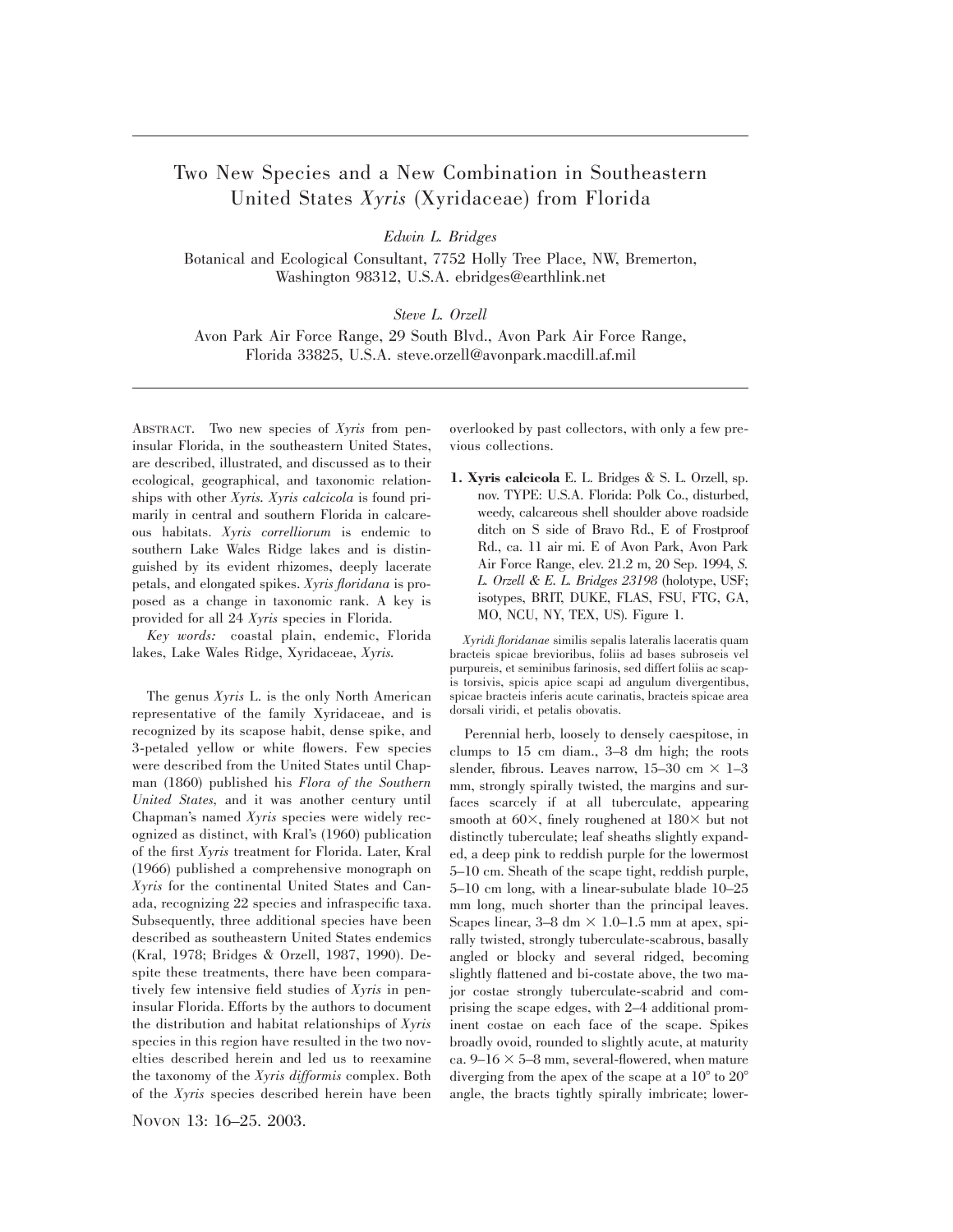

Figure 1. A–F. *Xyris calcicola* E. L. Bridges & S. L. Orzell, based upon the USF holotype collection, *S. L. Orzell & Bridges 23198.* —A. Habit. —B. Spike. —C. Petal blade, stamen. —D. Fertile bract. —E. Lateral sepal. —F. Seed.

most bracts of spike sharply keeled along the green dorsal area, the other bracts with rounded backs; bracts of spike orbicular, with an ovate-triangular bright green prominent dorsal area, sharply contrasting with the dark brown sides, the boundary between the two areas rather abrupt. Lateral sepals included, 5–6 mm long, linear-curvate, the keel irregularly lacerate. Petal blades obovate to somewhat obovate-obtriangular, yellow, ca. 4 mm long, 3–4 mm wide near apex, 2 mm wide at base, the base narrowed-cuneate, the apex broadly acute to rounded, somewhat irregularly shallowly lacerate to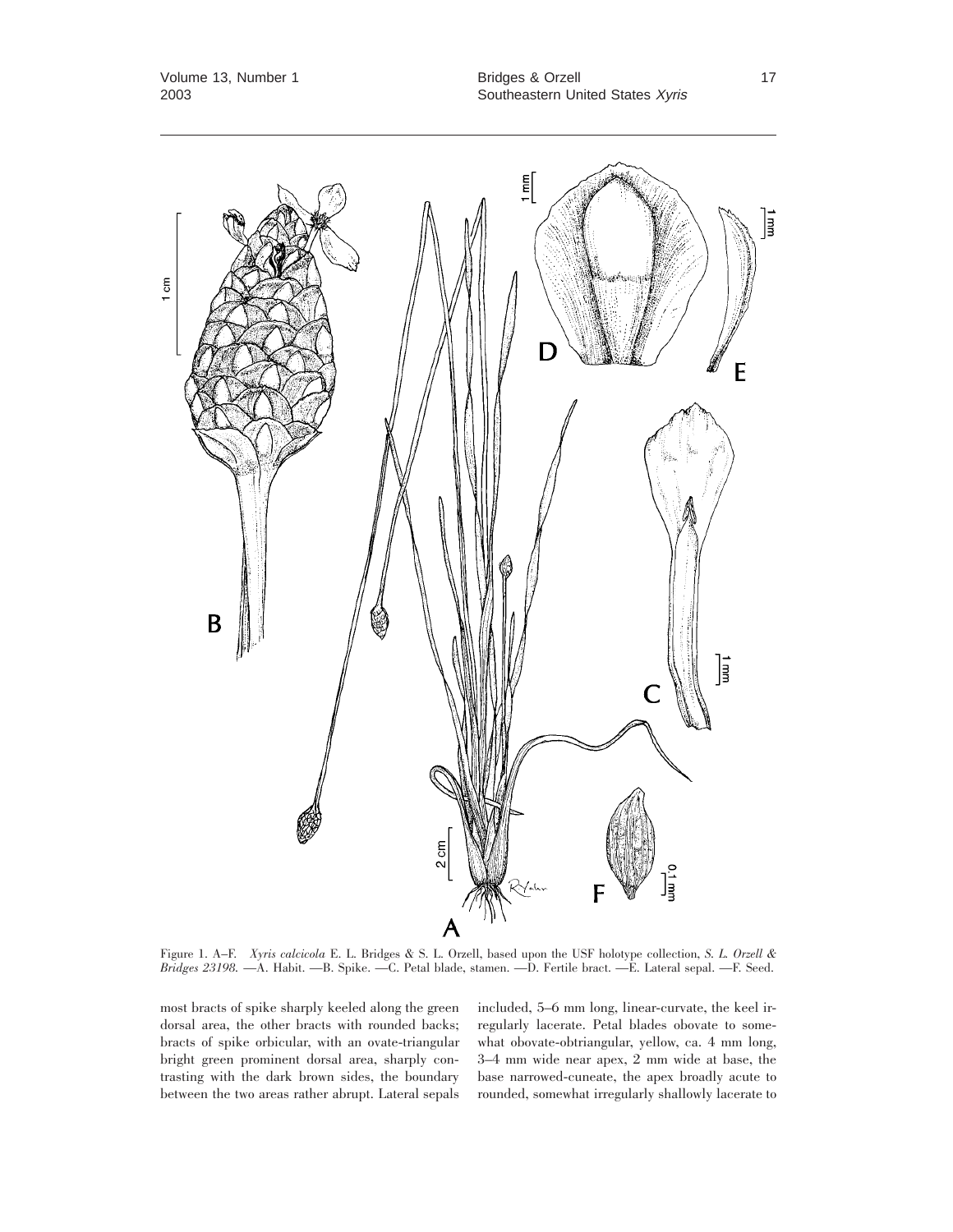emarginate. Staminodia bi-brachiate, the branches slightly penicillate, rather small, held erect in center of flower. Capsule ellipsoid, ca.  $3-4 \times 2.5-3$ mm, the placentation parietal. Seed ellipsoid to broadly ellipsoid, 0.3–0.4 mm long, somewhat obliquely caudate-tailed at one or both ends, opaque, the surface dark brown to grayish brown, partially obscured by a yellowish farinose substance, with about 12–18 regularly spaced longitudinal lines of papillae, and several much fainter irregular cross lines.

*Etymology. Xyris calcicola* is named for its preference for calcareous habitats, in contrast to the acidic habitat preferences of most southeastern coastal plain species of *Xyris* in the United States. The only other U.S. *Xyris* with calcareous habitat preference is *Xyris tennesseensis* Kral, which occurs on wet calcareous substrates (Kral, 1978), in fens (calcareous seepage wetlands) developed over dolomite or limestone strata in the interior provinces of Alabama, Georgia, and Tennessee. *Xyris tennesseensis* differs from *X. calcicola* in its bulbous plant base and leaves that are wider (5–10 mm) and flat to only slightly twisted.

*Phenology.* Flowering from mid summer until late fall, from August until November. Flowers opening in late morning, generally from about 10:00 to 10:30 AM, and closing in early afternoon, from about 12:30 to 1:00 PM. The withered flower petals persist on spikes as gray-black rounded masses for short periods, probably dehiscing within one week of anthesis.

*Taxonomic relationships.* Although somewhat cryptic, its remarkably consistent morphology and lack of intermediates with the often sympatric *Xyris floridana* and *X. jupicai* indicate the distinctiveness of *X. calcicola.* Despite sharing some characters with these species, *X. calcicola* has additional distinctive characters found in neither *X. jupicai* nor *X. floridana,* indicating that it is unlikely to be a hybrid or product of introgression.

Although *Xyris calcicola* shares the flexuous, twisted scapes and leaves found in *X. platylepis, X. scabrifolia,* and *X. chapmanii,* it seems to be part of the complex comprising *X. jupicai, X. difformis, X. curtissii,* and *X. floridana. Xyris jupicai* differs from *X. calcicola* in having flat or only slightly twisted scapes and leaves, a smooth scape, spikes held erect from the apex of the scape rather than diverging at an angle of  $10^{\circ}$  to  $20^{\circ}$ , obtriangular petals, which are truncate at the apex, a translucent seed, and in lacking sharply keeled lowermost bracts on the spike.

*Xyris calcicola* shares more characters with *X. floridana* than with any other species of the group.

*Xyris floridana* differs from *X. calcicola* in lacking additional sharp scape ridges on the upper scape, lacking sharply keeled lower bracts on the spike, lacking sharply differentiated green dorsal areas on the bracts of the spike, and lacking sharply acute spikes at maturity. *Xyris calcicola* has obovate to somewhat obovate-obtriangular petals as opposed to the broadly ovate petal blades of *X. floridana.*

*Distribution and ecology. Xyris calcicola* occurs almost exclusively in calcareous habitats, primarily in southern and south-central Florida, and very rarely in northern Florida. It is occasional in wet marly soils overlying limestone and in herbaceous-dominated ecotones between wetland South Florida slash pine (*Pinus elliottii* Engelmann var. *densa* Little & Dorman) savannas and depression marshes in southern Florida. It also occurs in muhly grass [*Muhlenbergia capillaris* (Lamarck) Trinius var. *filipes* (M. Curtis) Chapman ex Beal] dominated marl prairies and calcareous South Florida slash pine savanna-flatwoods, particularly in the Big Cypress Region in Collier County. In southeastern Florida, it occurs on calcareous-influenced soils, primarily in the hydric pine savanna-flatwoods region of Martin and Palm Beach Counties. It is sporadic in south-central Florida in both disturbed and natural habitats. *Xyris calcicola* has been collected from the upper edges of calcareous roadside ditches, where crushed shell or marl has been used for road surface or subsurface fill. It also occurs in calcareous fringing wet prairies bordering depression wetlands found within the pine savanna-flatwoods/ dry prairie landscape of south-central Florida (in Okeechobee and Polk Counties). Some calciphiles associated in native habitats include *Eriocaulon ravenelii* Chapman, *Heliotropium polyphyllum* Lehmann, *Iva microcephala* Nuttall, *Ludwigia microcarpa* Michaux, *Paspalum monostachyum* Vasey ex Chapman, *Rhynchospora colorata* (L.) H. Pfeiffer, *R. divergens* Chapman ex M. Curtis, *Schoenus nigricans* L., *Schizachyrium rhizomatum* (Swallen) Gould, and *Scleria verticillata* Muhlenberg ex Willdenow. All habitats for *X. calcicola* are generally in saturated soils that are inundated to a depth of 2 to 15 cm during the wet season. Botanists should search for *X. calcicola* in wet calcareous areas elsewhere in the outer coastal plain and in the Caribbean.

*Paratypes.* U.S.A. **Florida:** Baker Co., edge of cutover slash pine-cypress swamp, W of Sanderson, 22 Aug. 1991, *Orzell & Bridges 17972* (FLAS, FTG, MO, NY, USF); Collier Co., ecotone betw. pine rockland savanna & marl prairie, ca. 4.3 air mi. NE of Copeland, 29 Oct. 1993, *Orzell & Bridges 22538* (FTG), 11 Nov. 1994, *Orzell & Bridges 23442* (FLAS, FTG, MO, US, USF); Lee Co., clearcut wetland slash pine savanna, ca. 7.9 air mi. NE of Bonita Springs, 28 Nov. 1995, *Bridges & Mears 24147* (FTG, USF);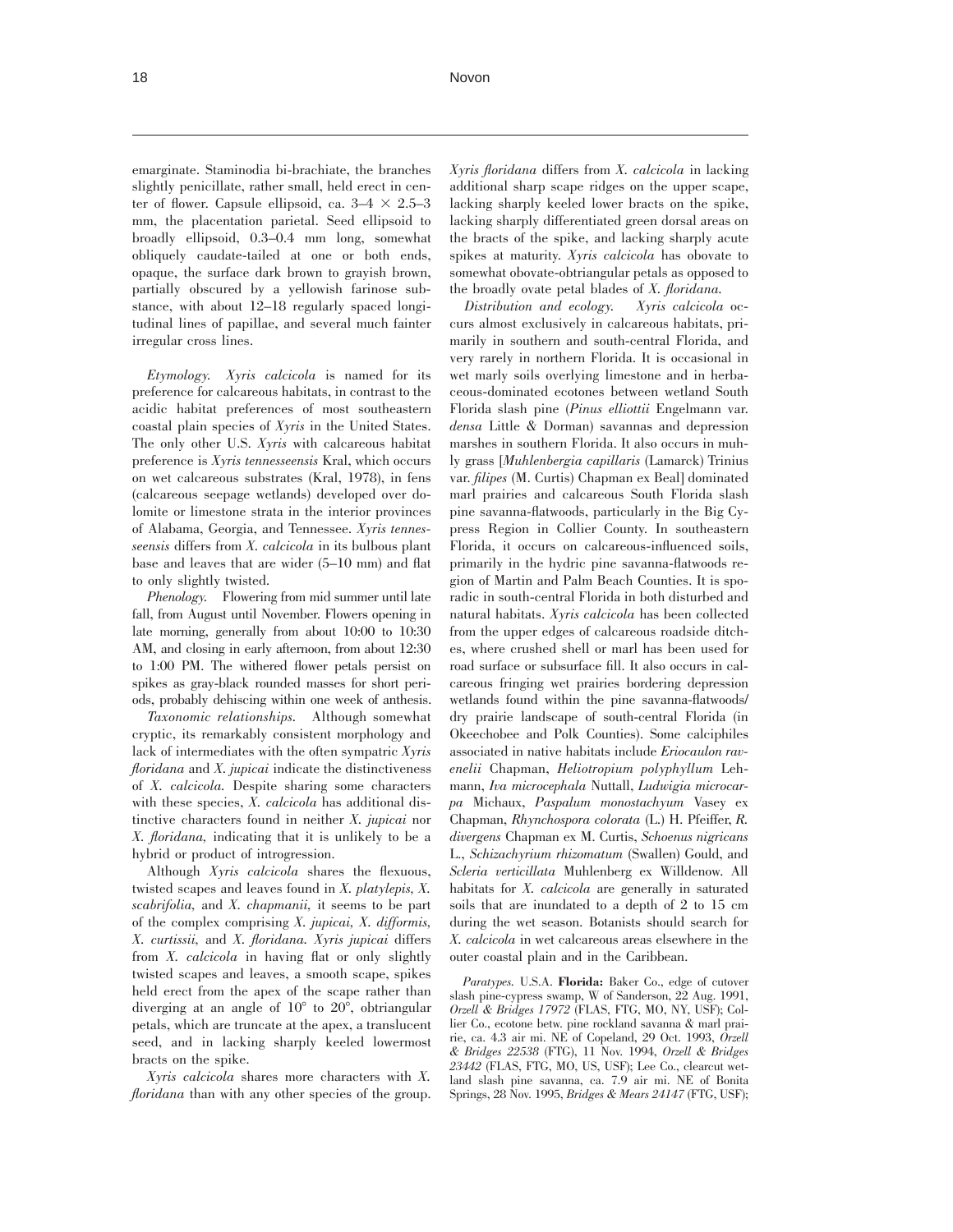Monroe Co., wet slash pine-cabbage palm marly savanna, ca. 4 mi. W of Pinecrest, 11 Nov. 1994, *Orzell & Bridges 23443* (FTG, USF); Polk Co., calcareous roadside ditch, Avon Park Air Force Range, 11 Sep. 1993, *Orzell & Bridges 22350* (APAFR, FLAS, USF), 31 Oct. 1994, *Orzell & Bridges 23370* (APAFR, BRIT, FLAS, FTG, MO, USF); Okeechobee Co., calcareous wet prairie, ca. 10.4 mi. WNW of Fort Drum, 29 Oct. 1997, *Orzell & Bridges 25256* (FLAS, MO, USF); Osceola Co., wet roadside with shell, ca. 2 mi. E of Holopaw, 24 Aug. 1996, *Orzell & Bridges 25158* (FTG, USF); Palm Beach Co., marly hydric slash pine savanna, J. W. Corbett Wildlife Management Area, 18 Oct. 1995, *Orzell & Bridges 23842* (BRIT, FLAS, FTG, MO, NY, USF). Additional habitat and location data are available for Orzell & Bridges collections from the authors.

**2. Xyris floridana** (Kral) E. Bridges & Orzell, comb. nov. Basionym: *Xyris difformis* Chapman var. *floridana* Kral, Sida 2: 256. 1966. TYPE: U.S.A. Georgia: Chatham Co., 7 mi. N of Richmond Hill on wet sandy peat of bulldozed pine flatwoods, 21 Aug. 1963, *R. Kral 18941* (holotype, SMU [BRIT]).

While investigating the distinctiveness of *X. calcicola,* we also reexamined the taxonomy of *Xyris difformis* and its varieties. The *Xyris difformis* complex has been recognized as consisting of three varieties (Kral, 1966, 2000)—*Xyris difformis* var. *curtissii, X. difformis* var. *floridana,* and *X. difformis* var. *difformis. Xyris curtissii* was described as a species by Malme (1913), and Kral (1960) treated it as a variety of *X. serotina.* In 1966, Kral described *X. difformis* var. *floridana,* differentiating it from *X. serotina.* Kral in 1960 (p. 318) and later (Kral, 1966: 253–254), after much careful study and debate, recognized *Xyris difformis* var. *difformis* as distinct from *X. jupicai.* Kral (1960: 318) commented that future study of *X. difformis, X. serotina,* and *X. curtissii* might reduce them to subspecies status. In contrast, our study has led us to recognize these three taxa, as well as *X. floridana,* at the species level.

*Xyris difformis* is remarkably consistent in morphological characters on the southeastern U.S. coastal plain. It is distinguished from both *X. curtissii* and *X. floridana* in being much taller, typically solitary, broad-leaved, and having a broad scape, smooth leaves and scape (except for the scape ridges and leaf edges), and a distally widened scape with two prominent ribs. Its many-flowered ovoid spike with a rounded apex and larger lateral sepals to 7 mm long also help to separate it from both other entities. Its translucent seed separates it from *X. floridana,* and the numerous fine longitudinal lines on the seed separate it from *X. curtissii.* Throughout most of their ranges, *X. curtissii* and *X. floridana* are easily recognizable as distinct from *X. difformis,* with few or no intermediates even where

more than one of these is sympatric. Typical *X. curtissii* is a low, caespitose plant with translucent seeds, where it is sympatric with *X. floridana* and *X. jupicai.* However, in northern Florida and elsewhere on the outer coastal plain there are some populations of *X. curtissii* that are slightly taller and with more erect leaves that resemble *X. floridana* vegetatively, but lack the farinose seeds of *X. floridana.* There is potential for hybridization and introgression between these species at some locations, but we have seen no specimens that simultaneously overlap in more than one or two characters. Notwithstanding the occasional intermediate herbarium specimen, in our experience and that of others with extensive field experience with *Xyris* (LeBlond & Sorrie, 2001: 300), they are justifiably recognized at the species level.

All three species are somewhat ecologically differentiated at least in Florida. Range and habitat descriptions are based on manuscripts in preparation for the *Flora of Florida* (Bridges, unpublished manuscript). *Xyris difformis* occurs in bay forests, along seepage streams, and in forested stream floodplains in the Florida panhandle east to Jefferson County, and also in Nassau County in northeast Florida. In Florida, it is typically associated with shaded muck or mucky peat substrates, usually where there is seepage or periodic flooding. Rangewide, the habitats are more diverse, including wet sands or sandy peats of flatwoods, pond margins, ditches, lakeshores, and alluvial habitats such as stream margins and floodplain forests. Although primarily a coastal plain species, *X. difformis* is wide-ranging from east-central Texas to its northern limits in New England and southeastern Canada. *Xyris curtissii* occurs in seepage areas and wetland pine savannas, in Florida primarily in the panhandle region east to Jefferson County, and also in Duval and Clay Counties in northeastern Florida. It occurs from southeastern Virginia to northern Florida and west to east-central Texas, and also Belize (Kral, 2000). In Florida, *X. floridana* occurs on moist sands and peaty sands in acidic, wet to wetmesic pine savanna-flatwoods, wet prairies, and ecotones between pine flatwoods and wetlands. *Xyris floridana* is primarily an outer coastal plain species, with the largest number of collections from peninsular Florida, and is less common in the Florida panhandle. It ranges from southeastern North Carolina across rarely to southeastern Louisiana. It also occurs in Belize, Honduras, and Nicaragua (Kral, 2000).

Our observations are based upon hundreds of collections by the authors from several southeastern coastal plain states, examination in the field of nu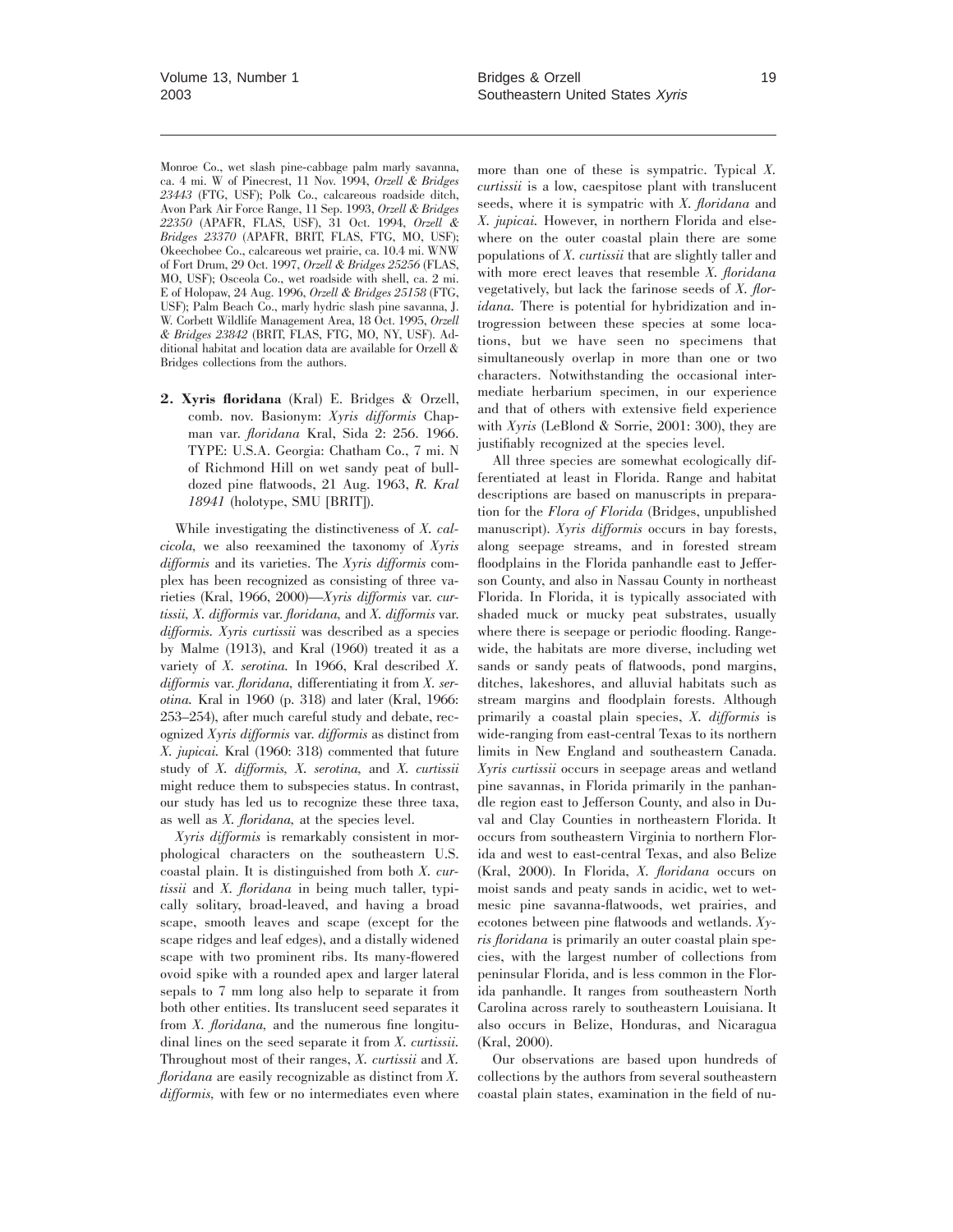merous large *Xyris* populations, and critical study of many herbarium specimens while preparing the *Xyris* treatment for the *Flora of Florida.* The overlapping ranges of the three taxa in Florida allowed us to study many sympatric populations in the field.

**3. Xyris correlliorum** E. L. Bridges & S. L. Orzell, sp. nov. TYPE: U.S.A. Florida: Highlands Co., emergent vegetation rooted in organic floating vegetation mats, along S shoreline of Lake Placid, elev. 28.7 m, 5 Sep. 1995, *S. L. Orzell & E. L. Bridges 23809* (holotype, USF; isotypes, BRIT, FLAS, FSU, FTG, GA, MO, NCU, NY, TEX, US). Figure 2.

*Xyridi longisepalae* similis sepalis lateralibus ciliatis versus basim laceratis versus apicem, sed differt rhizomatibus tenuibus elongatis squamosis, spicis 2–3.2 cm longis ca. 4 plo longioribus quam latioribus, sepalis latioribus inclusis vel a bracteis spicae parum exsertis, petalis profunde laceratis, et seminibus farinosis obscure alveolatis.

Perennial herb, the culms arising singly, or in rather dense clumps from thin, elongate, light tan scaly rhizomes, the clumps ranging from fairly small to forming an extensive dense turf of basal rosettes. Leaves of emergent plants erect to slightly spreading, linear-curvate, 10–15(–20) cm long, 1– 3(–5) mm wide, lustrous, smooth, the margins somewhat pale and sometimes slightly tuberculate, the sheaths slightly expanded, stramineous or tan to pale pink. Sheaths of scape rather loose above, a lustrous tan to golden brown at the base (more evident on dried specimens), becoming duller colored above, 10–15 cm long, with an elongate acute blade from 3 to 6 cm long, the tip of the blade acute and becoming maroon to reddish brown, the total length of the sheath and blade nearly equaling or longer than the principal leaves. Scapes 30–50 cm tall, 1–2 mm wide, inconspicuously ridged, subterete below, becoming slightly 2-angled and biconvex above, the angles and surfaces smooth. Spikes narrowly lanceolate to narrowly oblong, blunt, when well-developed from 2 to 2.7(–3.2) cm long (but flowering and fruiting when only 1 cm long on some plants), (3–)5–7 mm wide, many-flowered, the bracts tightly spirally imbricate; bracts obovate to orbicular, 5–6 mm long, 4–5 mm wide, with a small ovate rather obscure gray-green dorsal area, and dark chestnut brown sides. Lateral sepals included (to very slightly exserted), linear to very slightly curvate, 5–6 mm long, blunt, the keel entire to slightly ciliate below, entire to slightly ciliate or lacerate above, the keel sometimes extending as a sharp point slightly beyond the blunt hyaline sepal tip. Petal blades obovate, cupped or twisted when fresh, yellow,  $5-7 \times 3-4$  mm, with an irreg-

ularly deeply lacerate apex, the lacerations forming 5 to 8 narrow lobes at the apex of each petal, the lobes 1–1.5 mm long. Staminodia very conspicuous, bi-brachiate, to 4 mm long, the branches densely long penicillate. Capsule elliptic, ca. 3–4 mm long. Seed narrowly elliptic, 0.5–0.6 mm long, narrowed at the ends, dull brown, opaque, covered with a yellowish farinose substance, with ca. 12 prominent longitudinal ridges and very faint cross lines.

*Etymology and history. Xyris correlliorum* is named in honor of its first collectors, Donovan S. Correll (1908–1983) and Helen B. Correll (1907– 2001). Upon completion of the *Flora of the Bahama Archipelago,* they began work on the *Flora of Florida* with Richard Wunderlin at USF in Tampa. Exploratory collecting by the Corrells for this project eventually led to the collection of *X. correlliorum.* Unsure of its identification, their specimen remained an enigma to the Corrells.

The senior author first noticed *Correll 52376* at FTG and USF while compiling distribution records of *Xyris* for the *Atlas of the Flora of Florida* (Wunderlin et al., 1996) in 1991. Neither of the two sheets could be definitively identified, since both lacked rhizomes, petal blades, and mature seeds. Over the next three years, repeated visits to the Correll collection site on Lake Placid failed to uncover any *Xyris* resembling the Correll specimen. However, in September 1995 the authors along with Rebecca Yahr gained access to newly purchased conservation lands on the south side of Lake Placid. Here we unexpectedly encountered an extensive population of the mystery *Xyris,* growing on floating vegetation mats near and along the lakeshore. Following this initial finding the second author conducted boat and bank surveys of other Lake Wales Ridge lakes, but these yielded only a few additional locations.

*Phenology.* Flowering in August and September, possibly extending until frost conditions. Petals open in late morning, mostly opening between 10:00 and 10:30 AM, and closing by 1:30 to 2:00 PM.

*Taxonomic relationships.* The deeply lacerate petal blades and evident rhizomes of *X. correlliorum* are unique among North American *Xyris.* Its narrowly elongate, blunt-tipped spikes, with an average length:width ratio of about 4:1, and some spikes exceeding 3 cm in length, are unlike any *Xyris* in the United States. The keel of the lateral sepal is somewhat intermediate between ciliate and lacerate, a characteristic similar to *X. longisepala,* which has much longer and narrower lateral sepals that are always exserted beyond the subtending bracts. The farinose seed of *X. correlliorum* is shared with *X. stricta, X. louisianica,* and *X. laxi-*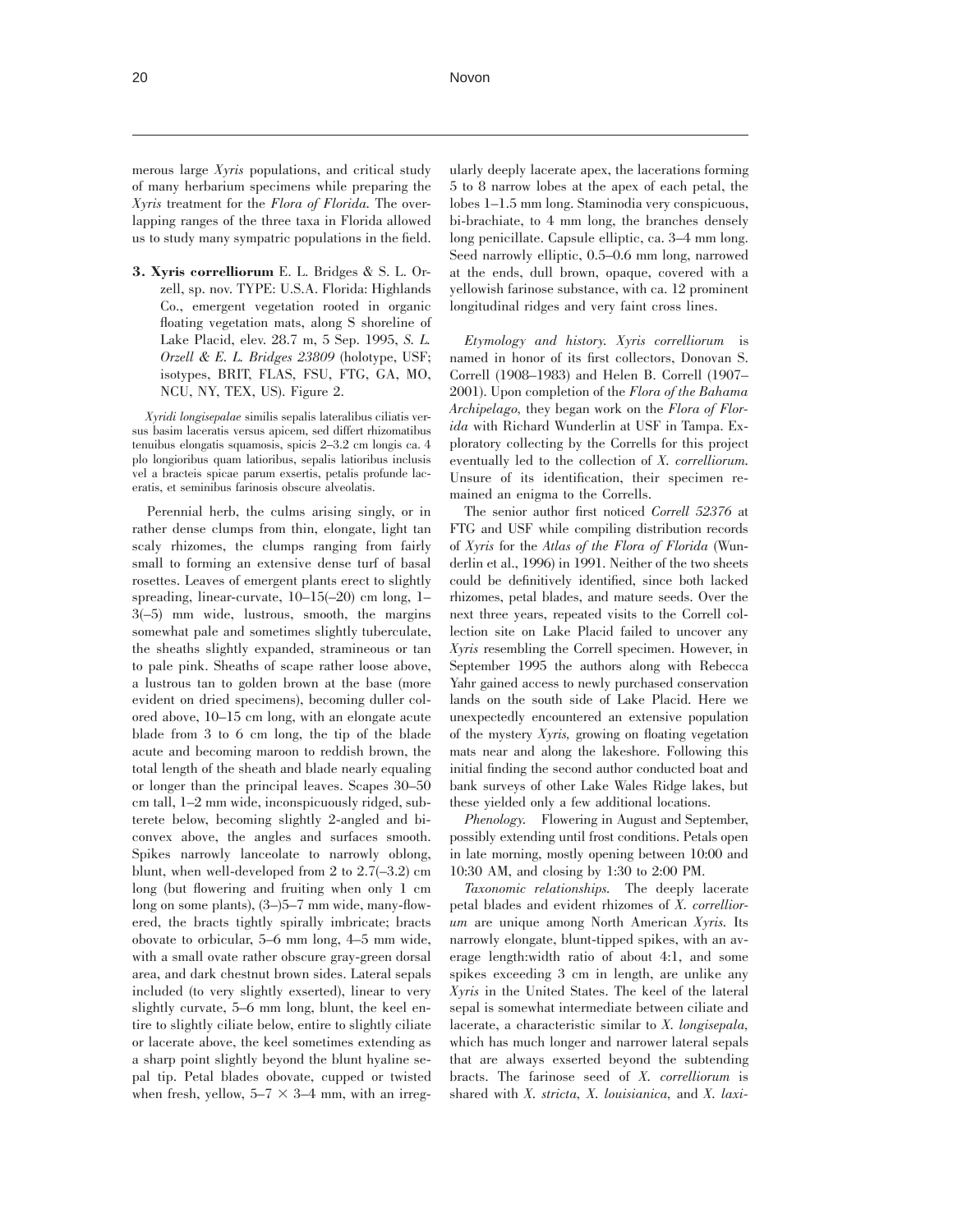

Figure 2. A–F. *Xyris correlliorum* E. L. Bridges & S. L. Orzell, based upon the USF holotype collection, *S. L. Orzell & Bridges 23809.* —A. Habit, plants with rhizomes. —B. Spike. —C. Flower, petal blades, stamens, stylar apex. — D. Fertile bract. —E. Lateral sepal. —F. Seed.

*folia* var. *iridifolia* (all of which are out of range and differ in other characters). *Xyris floridana, X. serotina,* and *X. calcicola* also have farinose seeds but differ from *X. correlliorum* in leaf and spike characters. The petal blades of *X. correlliorum* are deeply lacerate at the apex, to the point where they could almost be considered as lobed, with the lobes 1.0–1.5 mm long. All other species of *Xyris* in the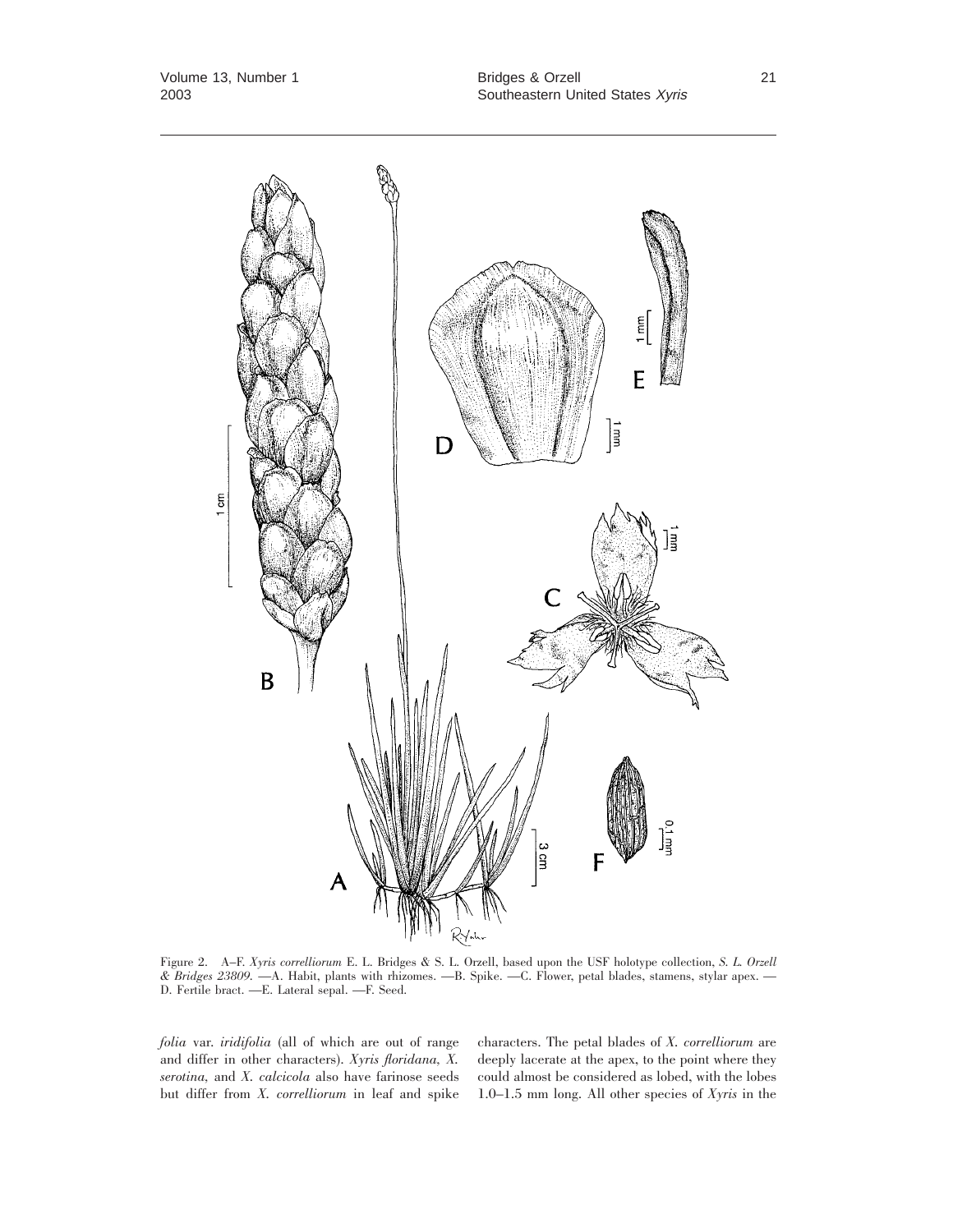United States have petal blades that are entire, emarginate, slightly erose, or shallowly serrate, but never deeply lacerate as in *Xyris correlliorum.*

*Distribution and ecology. Xyris correlliorum* has been collected from three south-central Florida lakes: Lake Placid, Lake Annie, and Grassy Lake. All of these lakes lie near the southern terminus of the Lake Wales Ridge (LWR), a prominent sand ridge only a few kilometers wide but more than 150 km long, extending southward from southeastern Lake County to southern Highlands County. All of the lakes having *X. correlliorum* occur within the Intra Ridge Valley (White, 1970) of the LWR, a feature characterized by residual sandhills, relict beach ridges, and paleo-sand dunes (Brooks, 1981). They are part of a linearly aligned series of lakes extending some 320 km to the north along the Florida peninsular axis (Layne, 1979). Lakes Placid and Annie are relatively deep (17 and 20 m, respectively) solution depressions, which ultimately flow into the drainage basin for Lake Okeechobee. Lakes Placid and Annie are oligotrophic, clear, soft-water, nutrient-poor lakes with low alkalinity, low specific conductance (McDiffett, 1980) with sandy bottoms. Both lakes are considered to be astatic lakes because extreme variability in lake water levels is typical (Brenner et al., 1990).

Within these lakes, *Xyris correlliorum* occurs on floating mats or submerged along the lakeshore. These mats have emergent vegetation rooted in highly organic, buoyant, sphagnous mats that rise and fall with changes in water levels. Floating mats of short dense turfs of *X. correlliorum* mixed with *Drosera intermedia* Hayne, *Mayaca fluviatilis* Aublet, *Myriophyllum laxum* Shuttleworth ex Chapman, *Fuirena scirpoidea* Michaux, and *Sphagnum* sp. are typically found on the downwind side of the lake. These mats occur in the littoral zone downslope of forested seeps or deep xeric sands with scrub vegetation. Groundwater from forested seep or scrub soils percolates downslope onto the sandy lakeshore, and this telluric seepage may be an important habitat requirement for *X. correlliorum* and some of its associates. *Drosera intermedia, Eriocaulon lineare* Small, *Mayaca fluviatilis, Myriophyllum laxum,* and *Websteria confervoides* (Poiret) S. S. Hooper are all closely associated with *X. correlliorum,* and are very rare habitat specialists where they occur in south-central Florida. Each reaches its southern limit in Highlands County LWR lakes with seepage influence. In contrast, *X. correlliorum* is absent from peaty lakeshores, with dense, rank stands of non-native *Ludwigia peruviana* (L.) H. Hara, *Eragrostis atrovirens* (Desfontaines) Trinius ex Steudel, and *Panicum repens* L., with native *Ty-* *pha domingensis* Persoon and *Pontederia cordata* L. *Xyris correlliorum* is also absent from littoral zones where mucky detrital deposits cover the sandy bottom. Vegetative *X. correlliorum* can grow submerged in clear water up to 70 cm in depth, where it can form dense rhizomatous stands on lakeshore bottom sands. When submersed, it rarely flowers, although flowering individuals have been observed with their spikes and scapes rising above the water surface.

*Xyris correlliorum* is apparently a very narrow endemic of relatively deep clear-water (17–20 m at their deepest points), sinkhole-solution lakes found on the southern portion of the LWR, in Highlands County. Vascular plant endemism on the LWR and central Florida endemic xeric vegetation types is well documented (Abrahamson et al., 1984; Christman & Judd, 1990; Dobson et al., 1997; Menges, 1999; Estill & Cruzan, 2001). *Xyris correlliorum* is the first endemic plant described from lacustrine habitats on the LWR, and the only one of the four vascular plants endemic to Highlands County (Bridges & Orzell, 2002) that does not occur in xeric habitats. This is noteworthy since some of the LWR lakes (Lakes Annie and Tulane) that presently exceed 18 m in depth have yielded continuous pollen cores that extend from the present to at least 13,000 years B.P. (Watts, 1975; Watts & Hansen, 1994; McDiffett, 1980). It is probable that southern LWR lakes, particularly the ''fossil lakes'' of Watts and Hansen (1994) contained surface water prior to 8,500 years B.P. (Watts & Stuiver, 1980; Watts & Hansen, 1988) at a time when an overwhelming majority of Florida's present-day lakes are presumed to have been dry (Watts & Hansen, 1988). Perhaps the long-term stability of these lakes accounts for the presence of *X. correlliorum* in these lakes, while it is absent from similar sinkhole-solution lakes found elsewhere in central Florida.

*Paratypes.* U.S.A. **Florida:** Highlands Co., in sedgegrass marsh along Lake Placid, Henry & Helen Price Memorial of Archbold Biological Station, 2 Sep. 1981, *Correll & Correll 52376* (FTG, USF); abundant, submerged, on E side of Lake Annie, 20 Aug. 1984, *Bourdieu & Desley s.n.* (ARCH); submerged and floating mats on SE shore of Lake Annie, 29 Mar. 1996, *Yahr, Orzell & Casado 233* (ARCH), 4 Sep. 1996, *Orzell, Bridges & Dean 25164* (ARCH, FLAS, USF), 5 Mar. 1996, *Orzell & Bridges 24250* (FLAS, FTG, USF); same as type locality, 4 Sep. 1996, *Orzell & Bridges 25163* (ARCH, BRIT, FLAS, FSU, FTG, MO, NY, TEX, USF); floating in clear, shallow water of sandy bottom lakeshore, E side of Grassy Lake, 16 Sep. 1996, *Orzell, Bridges & Yahr 25171* (FLAS, FTG, USF). Additional habitat and location data are available for Orzell & Bridges' collections from the authors.

The dichotomous key below covers all *Xyris* in Florida, including the new taxa.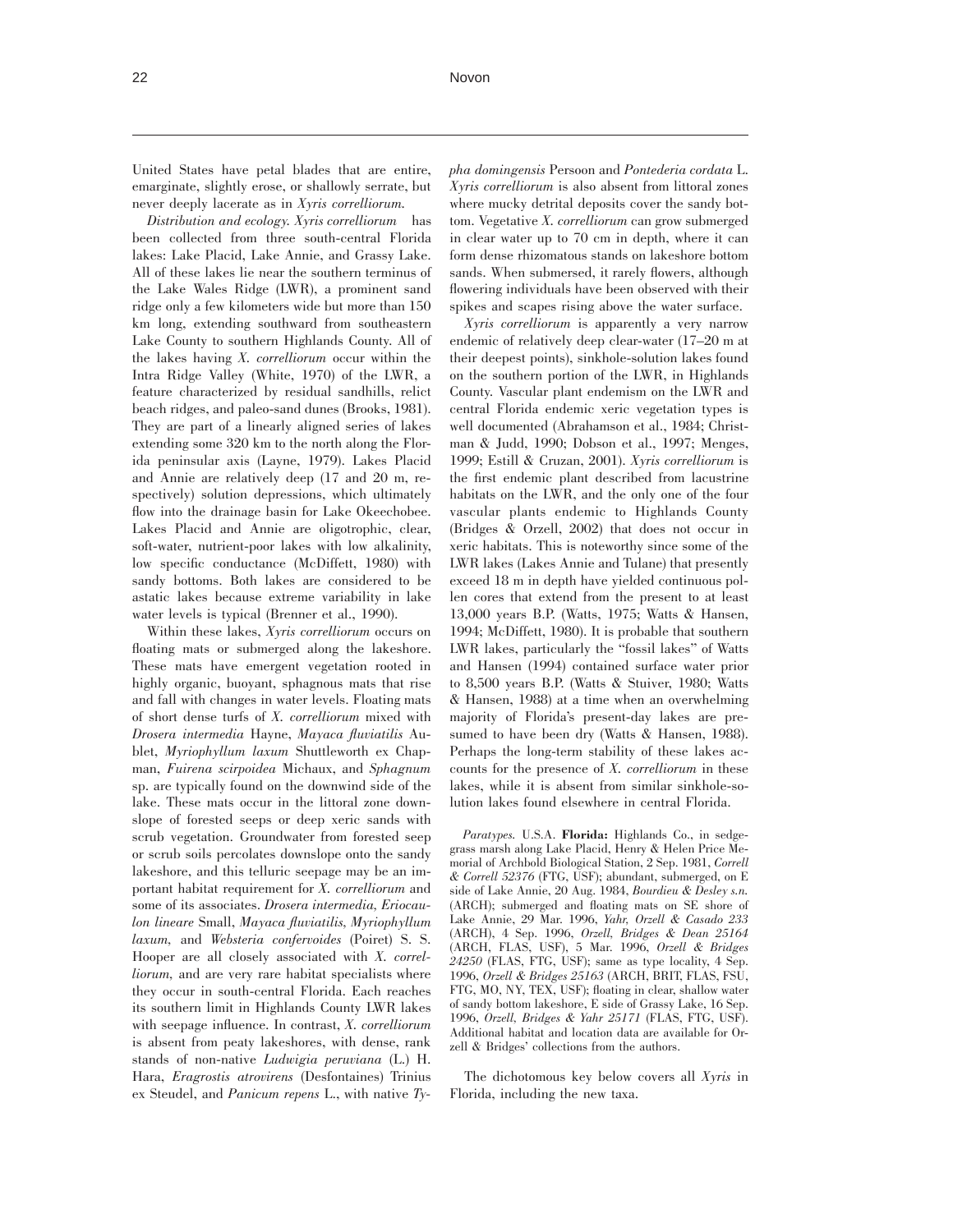KEY TO THE SPECIES OF *XYRIS* IN FLORIDA

- 1a. Keel of the lateral sepals shortly ciliate-scabrid, or if entire then the bract tips purple-tinged.
	- 2a. Plants relatively small, usually less than 30 cm tall, principal leaves usually less than 10 cm long, mature spikes less than 1 cm long at maturity.
		- 3a. Leaves filiform, with expanded brownish lustrous bases, usually exceeding sheath of scape
		- ........................................................ *X. isoetifolia* Kral 3b. Leaves linear, bases not expanded, shorter than, equaling, or slightly exceeding sheath of scape.
		- 4a. Keel of lateral sepals linear to slightly curvate, remotely ciliate or entire; spikes broadly ovoid to subglobose, the bracts with maroon to purple-tinged, loose, often erose borders . . ................................................. *X. brevifolia* Michaux
			- 4b. Keel of lateral sepals strongly curvate, densely ciliate; spikes lance-ovoid to ovoid, the bracts entire, not purple-tinged, lacking erose borders.
				- 5a. Plants perennial; leaves ascending, equitant, green with distinct dark brown patch near base; fruiting spikes ovoid, blunt, somewhat two-edged from the strongly keeled outer bracts ................................... *X. drummondii* Malme
				- 5b. Plants annual; leaves flabellately arranged, spreading to recurved, usually maroon; fruiting spikes often elongated and acute, not two-edged .... *X. flabelliformis* Chapman
	- 2b. Plants relatively large, usually 30 cm or more tall, principal leaves more than 10 cm long, mature spikes more than 1 cm long at maturity.
		- 6a. Seed lustrous, translucent, broadly ovoid; spike pale brown or tan, the scales loosely imbricate; plant bases pink, purple, or stramineous, with dark longitudinal striations on inner leaf bases; leaves shorter, broader, more flabellately spreading, abruptly tapered to tip; petal blades obovate, 0.6–0.7 mm long or more, opening in early morning, usually closed by mid day  $\dots\dots\dots\dots$ ............................................... *X. ambigua* Beyrich ex Kunth
		- 6b. Seed farinose, narrowly ellipsoid to ovoid; spike dark brown, the scales tightly imbricate; plant
		- bases maroon, purple, dark brown, or red-brown; leaves narrowly linear, gradually tapering from the equitant base to tip; petal blades triangular-cuneate, 0.3–0.5 cm long, open at mid day.
			- 7a. Seed dark when mature; plant bases dark maroon to dark brown, densely caespitose on wet, mucky substrata; apex of scape conspicuously flattened, almost as broad as the spike; spike oblong-cylindrical, obtuse ................................ *X. stricta* Chapman
			- 7b. Seed light-colored; plant bases maroon to maroon-brown, solitary or in small clumps on drier, clayey substrata; apex of scape somewhat flattened, but not nearly as broad as spike; spike narrowly ovoid to ellipsoid, slightly pointed .... *X. louisianica* E. L. Bridges & Orzell
- 1b. Keel of the lateral sepals irregularly lacerate or fimbriate, or if entire then the bract tips not purple-tinged. 8a. Leaves narrowly linear to filiform, scarcely or not at all twisted, with expanded lustrous tan to brown
	- harder bases, the plant base not bulbous or deeply seated in the substrate; plants usually densely caespitose; spikes ovoid and less than 1 cm long.
		- 9a. Leaves linear, flattened in cross section, and with a pale, hardened margin; scape usually narrower than the leaf blades; staminodia bearded .......................... *X. elliottii* Chapman 9b. Leaves filiform, terete to elliptic in cross section, without a paler margin; scape as broad as or
	- broader than the leaf blades; staminodia beardless (unique in genus) .... *X. baldwiniana* Schultes 8b. Leaves broader, twisted or straight, without expanded hardened brown bases, or if with brown bases, then the plant base bulbous or deeply seated in the substrate; plants caespitose or solitary; spikes
		- narrowly to broadly ovoid, oblong, or ellipsoid, 0.4–3.5 cm long. 10a. Keel of the lateral sepals long-fimbriate toward the tip, the fimbriate tip conspicuously exserted
			- from the subtending bract (sometimes eroded and less conspicuous on older spikes).
				- 11a. Bases of leaves swollen, bulbous, dark lustrous brown; leaves strongly twisted; spikes narrowly ellipsoid or lance-ovoid; scape ridges smooth, not scabrous; petal blades white or yellow ............................................ *X. caroliniana* Walter 11b. Bases of leaves soft, pale green, stramineous, or pink; leaves not twisted; spikes ellipsoid
			- or oblong; scape ridges strongly scabrous; petal blades yellow ......... *X. fimbriata* Elliott
			- 10b. Keel of the lateral sepals lacerate, or if very shortly fimbriate then not exserted from the subtending bract.
				- 12a. Lateral sepals longer than and exserted from the subtending bracts, or if not exserted then plants rhizomatous.
					- 13a. Keel of the lateral sepal entire toward its base and lacerate toward the tip; ripe seeds ovoid or oblong, more than 0.5 mm long, with irregular, stout cross lines; plants generally larger, with the largest leaves more than 30 cm long and 5 mm broad ... ............................................... *X. smalliana* Nash
					- 13b. Keel of the lateral sepal tending to be ciliate toward its base and lacerate toward the tip; ripe seeds ellipsoidal, less than 0.6 mm long, with regular, thin cross lines, or cross lines obscure; plants generally smaller, with the largest leaves less than 25 cm long and 3 mm broad.
						- 14a. Plants annual, caespitose, without elongate scaly rhizomes; spikes 1–1.6 cm long; lateral sepals conspicuously exserted; petal blades slightly erose or shallowly serrate at tip; seeds with regular rectangular alveolae ...... *X. longisepala* Kral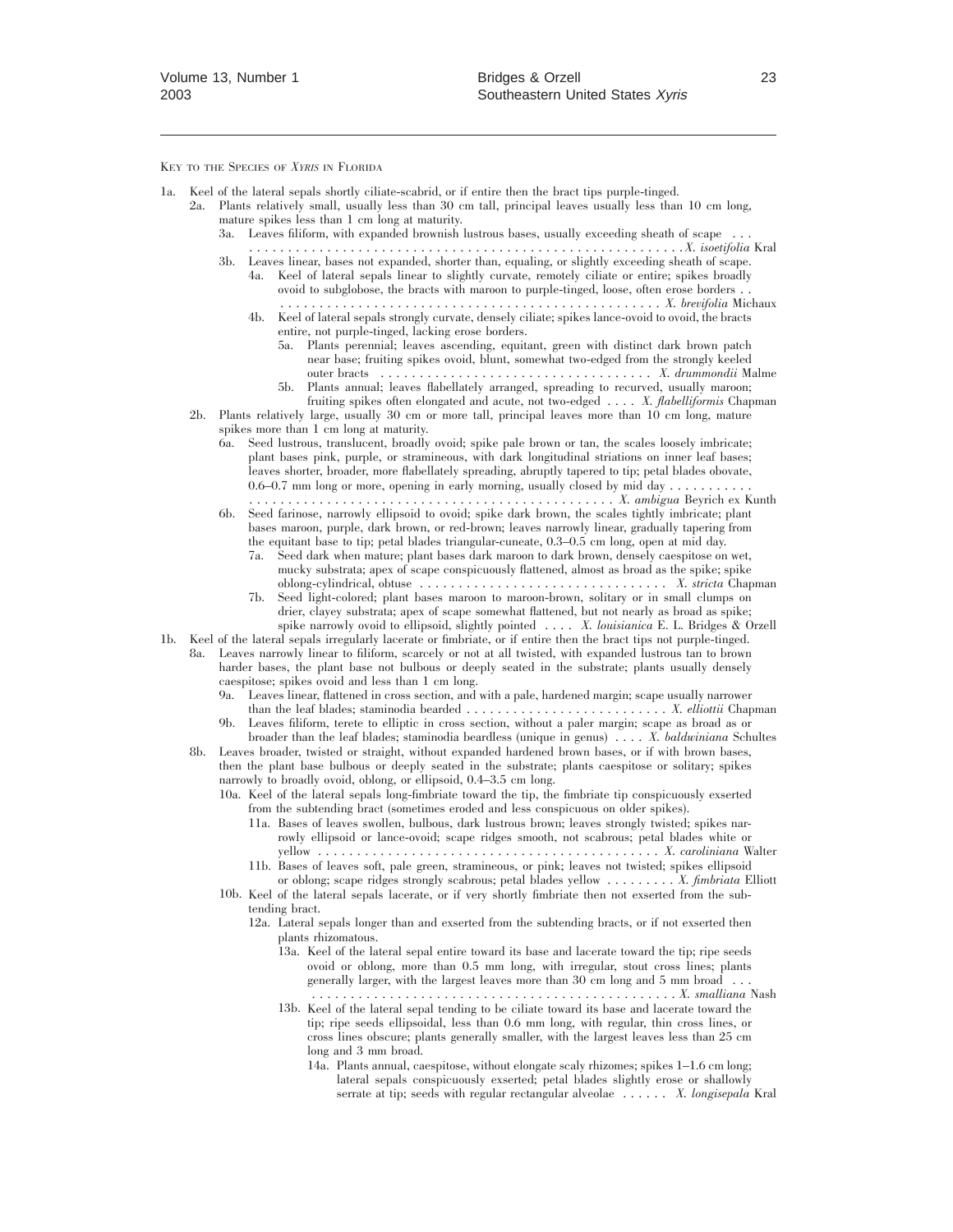14b. Plants perennial, forming dense mats from elongate scaly rhizomes; spikes (when mature) 2–3.2 cm long; lateral sepals only slightly if at all exserted; petal blades deeply lacerate at tip, the lobes 1.0–1.5 mm long; seeds with obscure alveolae ............................. *X. correlliorum* E. L. Bridges & Orzell 12b. Lateral sepals shorter than, therefore hidden by, the subtending bracts except when spikes open and seeds are shed, plants never rhizomatous. 15a. Scapes flexuous, usually spirally twisted; upper portion of leaf blade conspicuously twisted; plant bases pink, purple, or dark brown. 16a. Plants forming rather dense clumps, scapes usually less than 50 cm tall; spikes diverging at a  $10^{\circ}$  to  $20^{\circ}$  angle from the apex of the scape; seed surface farinose ................................ *X. calcicola* E. L. Bridges & Orzell 16b. Plants solitary or in small clumps, scapes usually more than 50 cm tall; spikes held vertically at the apex of the scape; seed surface not farinose. 17a. Base of plant deeply set in the substrate, without distinct outer scale leaves; leaf bases not noticeably expanded, thus the plant base not bulbous; leaves smooth, 2–4 mm wide; petal blades ca. 3 mm long ........... ........................... *X. chapmanii* E. L. Bridges & Orzell 17b. Base of plant shallowly set on the substrate, often with short, black outer scale leaves, leaf bases noticeably expanded to form short bulbous bases; leaves scabrous, 2–10 mm wide, or when smooth, then 5–10 mm wide; petal blades ca. 5 mm long. 18a. Leaf and scape surfaces smooth or scabrous only along the margins and ridges; petal blades obovate, white or yellow; seeds ovoid, 0.5– 0.6 mm long ........................ *X. platylepis* Chapman 18b. Leaf and scape surfaces prominently papillose or tuberculate-scabrid; petal blades suborbicular, yellow; seeds narrowly ovoid or narrowly ellipsoidal, ca. 1 mm long ............ *X. scabrifolia* R. M. Harper 15b. Scapes usually not flexuous, the scapes and leaf blades not conspicuously twisted; plant base color various. 19a. Summit of the scape distinctly flattened, usually more than 2 mm wide, broad relative to the spike; scape ridges few, the two most prominent comprising the flattened edges. 20a. The two principal scape ridges flattened and wing-like, their combined

- width (on fresh specimens) broader than the scape proper; fruiting spikes usually less than 1.5 cm long; seeds translucent, ovoid or ellipsoidal, less than 0.6 mm long ......................... *X. difformis* Chapman
- 20b. The two principal scape ridges not flattened and wing-like, much narrower than the scape proper; fruiting spikes usually more than 1.5 cm long; seeds farinose, dark when ripe, fusiform or narrowly oblong, longer than 0.6 mm .................. *X. laxifolia* Martius var. *iridifolia* (Chapman) Kral
- 19b. Summit of the scape nearly terete or somewhat flattened, usually less than 2 mm wide, much narrower than the spike; scape ridges several, at least on the mid to lower portion of the scape.
	- 21a. Seeds farinose or very dark; surfaces of leaves tuberculate-scabrid; leaves generally dull colored.
		- 22a. Mature spikes ovoid, sharply acute; plants solitary or in small clumps; base of leaves a dark maroon to purple color, rarely pink .................... *X. floridana* (Kral) E. L. Bridges & Orzell
		- 22b. Mature spikes ovoid to ellipsoid, acute to blunt; plants typically in large dense tufts; older leaves with dark-brown to gray bases, inner leaves with stramineous bases ............. *X. serotina* Chapman
	- 21b. Seeds translucent, not farinose; surfaces of leaves smooth, or if sparsely tuberculate-scabrid, then broadly linear-curvate; leaves generally a bright yellow-green above the base.
		- 23a. Plants annual, solitary or in small tufts; leaves linear, ascending, widely variable in size but usually more than 10 cm long; mature spikes obtuse, many-flowered; leaf bases usually stramineous (very rarely pink); petals often drying black and persisting on spike . . .................................... *X. jupicai* Richard
		- 23b. Plants perennial, usually in tufts, rarely solitary; leaves broadly linear-curvate, spreading, typically less than 10 cm long; mature spikes acute, with 10 or fewer flowers; leaf bases pink or purple, the bases spreading to expose the distinctly dark brown to purple-maroon base of scape; petals fugacious, not persisting on spikes ........

.................................... *X. curtissii* Malme